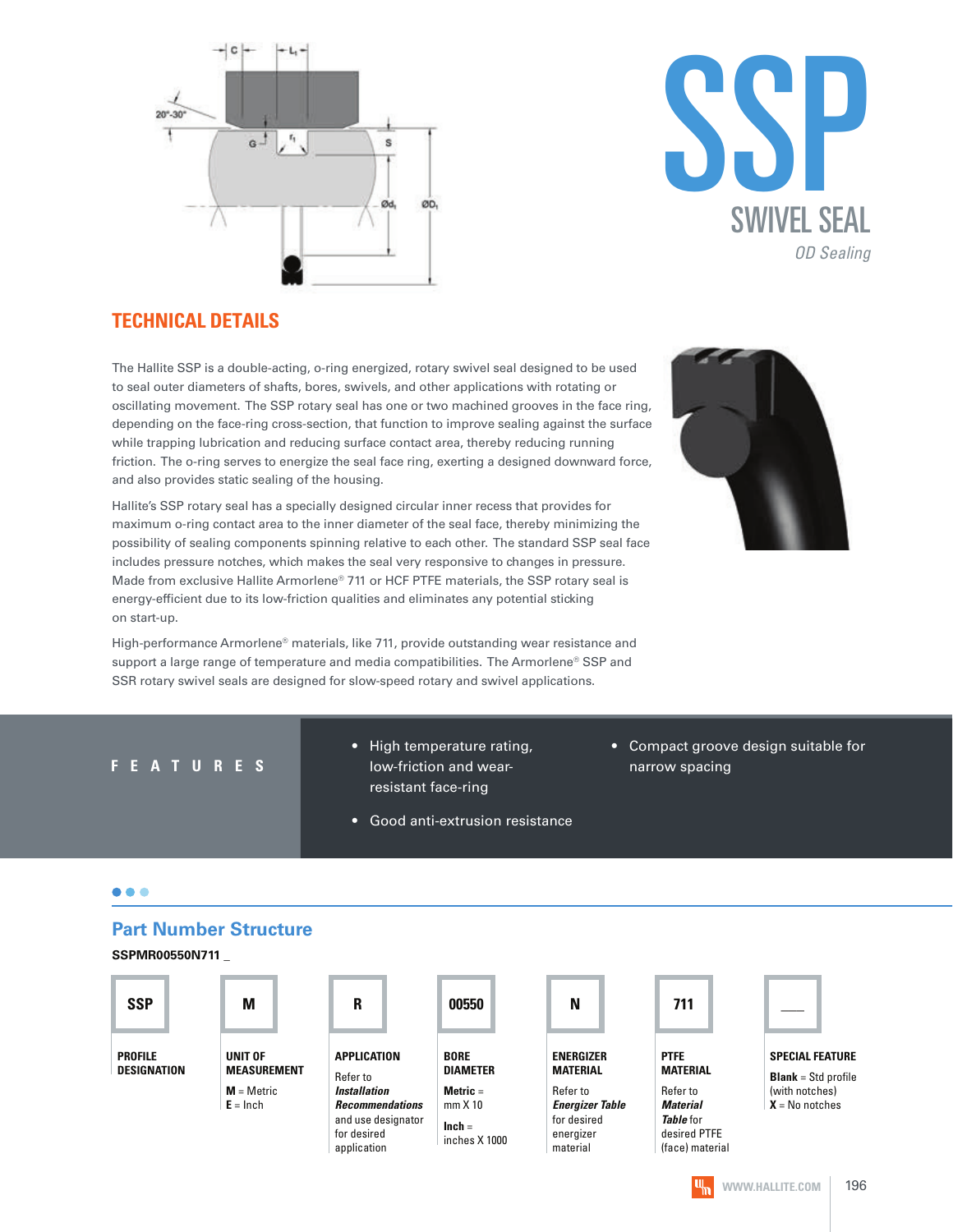### **OPERATING CONDITIONS**

|                                   | metric         | inch                 |
|-----------------------------------|----------------|----------------------|
| <b>Maximum Speed</b>              | Up to 2.0m/sec | Up to 6.5ft/sec      |
| Temperature Range*                | -45 to 200°C   | -49 to $392^\circ$ F |
| <b>Maximum Dynamic Pressure**</b> | 300 bar        | 4350 psi             |

\*Dependent upon energizer used (NBR, FKM, etc.). \*\*For pressures above 300 bar (4350 psi), contact Hallite Engineering. Application limit  $PV \le 25$  bar m/s (40 bar m/s for interrupted rotary).

**NOTE**

Data given are maximum values and can apply depending on specific application. Maximum ratings of temperature, pressure, or operating speeds are dependent on fluid medium, surface, gap value, and other variables such as dynamic or static service. Maximum values are not intended for use together at the same time, e.g. max temperature and max pressure. Please contact your Hallite technical representative for application support.

## **SURFACE FINISH RECOMMENDATIONS**

|                                 | metric             |                    |                   |              | RMR*         |              |               |
|---------------------------------|--------------------|--------------------|-------------------|--------------|--------------|--------------|---------------|
| <b>SURFACE ROUGHNESS</b>        | <b>µMRA</b>        | <b>uMRZ</b>        | <b>µMRT</b>       | <b>µINRA</b> | <b>µINRZ</b> | <b>µINRT</b> |               |
| <b>Dynamic Sealing Face ØD1</b> | $0.05 - 0.2$       | 1.3 <sub>max</sub> | 2 max             | $2 - 8$      | 52 max       | 78 max       |               |
| <b>Static Sealing Face Ød</b>   | 1.6 <sub>max</sub> | 7 max              | 10 <sub>max</sub> | 63 max       | $276$ max    | 394 max      | $60\% - 90\%$ |
| <b>Static Housing Faces L1</b>  | 3.2 <sub>max</sub> | 10 <sub>max</sub>  | 16 max            | $125$ max    | 394 max      | $630$ max    |               |

\*RMR is measured at a depth of 25% of the Rz value based upon a reference level (zero line) at 5% material/bearing area.

#### **ENERGIZER TABLE**

| <b>ENERGIZER MATERIAL</b><br>(SHORE A) | <b>ENERGIZER</b><br><b>TYPE</b> | <b>ENERGIZER</b><br><b>DESIGNATION</b> | <b>ENERGIZER OPERATING</b><br><b>TEMPERATURE°C</b> | <b>ENERGIZER OPERATING</b><br><b>TEMPERATURE°F</b> |
|----------------------------------------|---------------------------------|----------------------------------------|----------------------------------------------------|----------------------------------------------------|
| <b>NBR - 70A</b>                       | 0-Ring                          | N                                      | $-30$ to $100^{\circ}$ C                           | $-22$ to 212°F                                     |
| NBR - 70A Low temp.                    | 0-Ring                          |                                        | -45 to 80°C                                        | -49 to 176°F                                       |
| <b>FKM - 75A</b>                       | 0-Ring                          | F                                      | $-10$ to 200 $^{\circ}$ C                          | 14 to 392°F                                        |
| EPDM - 70A<br>0-Ring                   |                                 | E<br>-45 to 145 $^{\circ}$ C           |                                                    | -49 to 293°F                                       |
| <b>HNBR - 70A</b>                      | 0-Ring                          | H                                      | -25 to 150°C                                       | $-13$ to $302$ °F                                  |
| <b>NBR - 90A</b>                       | 0-Ring                          | Q                                      | -30 to 100°C                                       | $-22$ to 212°F                                     |
| <b>HNBR - 90A</b>                      | 0-Ring                          | U                                      | -25 to 150°C                                       | $-13$ to $302$ °F                                  |
| No Energizer*                          | None                            | X                                      |                                                    |                                                    |

\*Seal ratings are based upon capabilities of its matched material components. Hallite cannot rate seal performance when the seal is mixed with other manufacturers' energizers/components.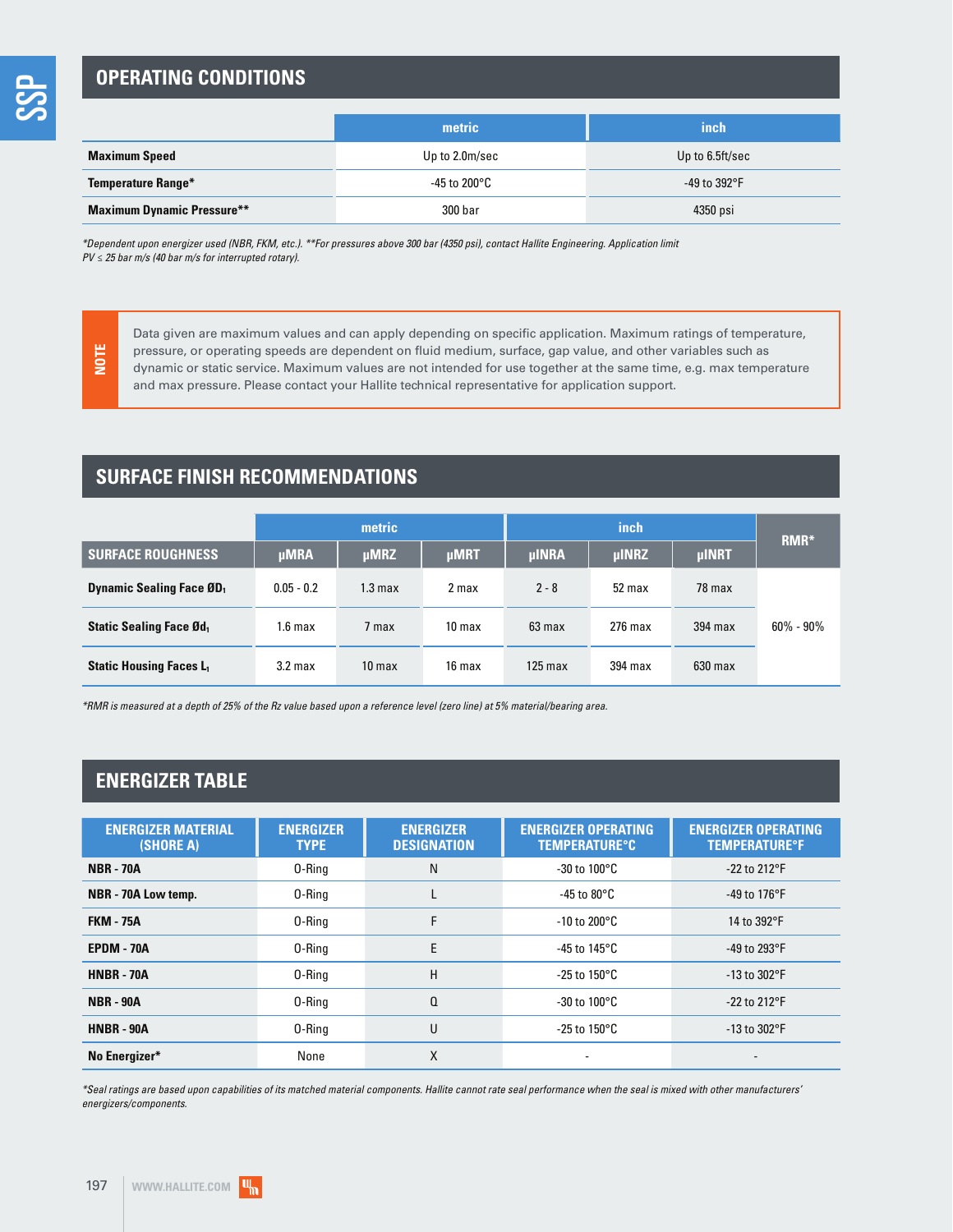| <b>MATERIALS</b> |
|------------------|
|------------------|

| <b>MATERIAL FEATURES</b><br><b>AND APPLICATIONS</b>                                                                                                                                                                                                                              | <b>FILLER</b>                             | <b>MATERIAL<br/>DESIGNATOR</b> | COLOR                 | š<br><b>TEMPERAT<br/>Range°C</b> | Ë<br><b>TEMPERAT<br/>Range°f</b> | <b>BAR</b><br>ш<br><b>RESSUR</b> | នា       |
|----------------------------------------------------------------------------------------------------------------------------------------------------------------------------------------------------------------------------------------------------------------------------------|-------------------------------------------|--------------------------------|-----------------------|----------------------------------|----------------------------------|----------------------------------|----------|
| <b>ARMORLENE<sup>®</sup> 711</b><br>• Excellent in all lubricating fluids and<br>pneumatic applications<br>• High chemical resistance<br>• Excellent extrusion resistance<br>• Excellent wear properties                                                                         | 25% Carbon/<br>Graphite                   | 711                            | <b>Black</b>          | -73 to 288°C                     | -100 to 550°F                    | 300 bar                          | 4350 psi |
| <b>ARMORLENE<sup>®</sup> HCF</b><br>• Excellent in lubricating and non-lubricating<br>hydraulic fluids (includes water)<br>w/o zinc content<br>• Not recommended for gas<br>sealing applications<br>• Not recommended for electrical<br>conductive fluids                        | Carbon<br><b>Fiber Filled</b>             | <b>HCF</b>                     | Gray/<br><b>Black</b> | -73 to 260°C                     | $-100$ to $500^{\circ}$ F        | 300 bar                          | 4350 psi |
| <b>ARMORLENE<sup>®</sup> HCV</b><br>• Recommended for lubricating and<br>non-lubricating fluids<br>• Excellent for high-frequency and<br>short-stroke applications<br>• Not recommended for gas<br>sealing applications<br>• Not recommended for electrical<br>conductive fluids | <b>High Carbon</b><br><b>Fiber Filled</b> | <b>HCV</b>                     | Gray/<br><b>Black</b> | -73 to 260°C                     | -100 to 500°F                    | 300 bar                          | 4350 psi |

For other material options consult the Master Materials Index at the front of the catalog. If you do not find the material that you require, please contact your local Hallite sales office.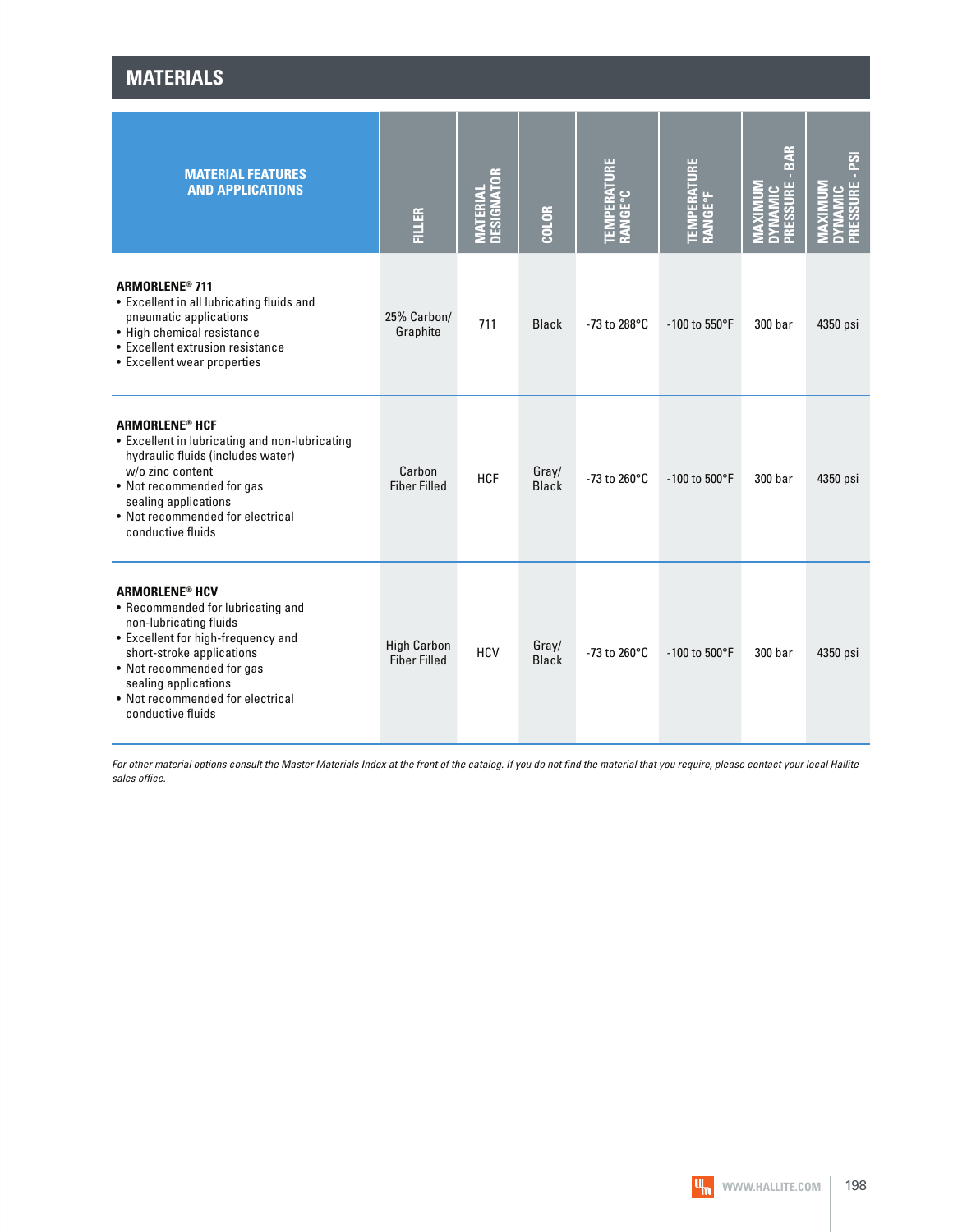

## **INSTALLATION RECOMMENDATIONS**

| metric                                         |                                             |                        |                     |               |                |                 |                                  |                   |  |
|------------------------------------------------|---------------------------------------------|------------------------|---------------------|---------------|----------------|-----------------|----------------------------------|-------------------|--|
| <b>BORE DIAMETER ØD<sub>1</sub> H9</b>         |                                             | <b>GROOVE DIAMETER</b> | <b>GROOVE WIDTH</b> | <b>RADIUS</b> | CHAMFER        | GROOVE SECTION  | ξ<br>RADIAL<br>CLEARAM<br>G max* | NUMBER OF GROOVES |  |
| <b>DIAMETER RANGE</b>                          |                                             |                        |                     |               | $\mathbf{C}$   | $\vert S \vert$ | Up to                            |                   |  |
| <b>Standard Duty</b><br><b>Application - R</b> | <b>Light Duty</b><br><b>Application - L</b> | $\mathfrak{gd}_1$ h9   |                     | $L_1 + 0.2$   | r <sub>1</sub> |                 |                                  | <b>300 bar</b>    |  |
| $8.0 - 39.9$                                   | $40.0 - 79.9$                               | $D_1 - 4.9$            | 2.2                 | 0.4           | 2.5            | 2.45            | Tol H8/f7                        | 0                 |  |
| $40.0 - 79.9$                                  | $80.0 - 132.9$                              | $D_1 - 7.5$            | 3.2                 | 0.6           | 3.5            | 3.75            | Tol H8/f7                        |                   |  |
| $80.0 - 132.9$                                 | 133.0 - 329.9                               | $D_1 - 11.0$           | 4.2                 | 1.0           | 4.0            | 5.50            | Tol H8/f7                        | 1                 |  |
| 133.0 - 329.9                                  | $330.0 - 649.9$                             | $D_1 - 15.5$           | 6.3                 | 1.3           | 6.0            | 7.75            | Tol H8/f7                        | 2                 |  |
| $330.0 - 649.9$                                | $650.0 - 999.9$                             | $D_1 - 21.0$           | 8.1                 | 1.8           | 8.0            | 10.50           | Tol H8/f7                        | $\mathbf{2}$      |  |
| $650.0 - 999.9$                                |                                             | $D_1 - 28.0$           | 9.5                 | 2.5           | 10.0           | 14.00           | Tol H8/f7                        | $\overline{2}$    |  |

At pressure >300 bar or greater contact Hallite Engineering.

\*Radial Clearance G max. = maximum permissible gap all on one side using max. tube diameter and min. clearance diameter.

| <i>inch</i>                                    |                                             |                        |                     |                |                |                |                                        |                             |
|------------------------------------------------|---------------------------------------------|------------------------|---------------------|----------------|----------------|----------------|----------------------------------------|-----------------------------|
| <b>BORE DIAMETER ØD<sub>1</sub> H9</b>         |                                             | <b>GROOVE DIAMETER</b> | <b>GROOVE WIDTH</b> | <b>RADIUS</b>  | <b>CHAMFER</b> | GROOVE SECTION | <b>RADIAL<br/>CLEARANCE<br/>G max*</b> | OF GROOVES<br><b>NUMBER</b> |
| <b>DIAMETER RANGE</b>                          |                                             | $\mathfrak{gd}_1$ h9   |                     |                | $\mathbf{C}$   | S              | Up to                                  |                             |
| <b>Standard Duty</b><br><b>Application - R</b> | <b>Light Duty</b><br><b>Application - L</b> |                        | $L_1 + .008$        | r <sub>1</sub> |                |                | 4350 psi                               |                             |
| $0.375 - 1.499$                                | $1.500 - 2.999$                             | $D_1 - 0.193$          | 0.087               | 0.015          | 0.100          | 0.096          | Tol H8/f7                              | 0                           |
| $1.500 - 2.999$                                | $3.000 - 5.999$                             | $D_1 - 0.295$          | 0.126               | 0.015          | 0.125          | 0.147          | Tol H8/f7                              |                             |
| $3.000 - 5.999$                                | $6.000 - 11.999$                            | $D_1 - 0.433$          | 0.165               | 0.015          | 0.187          | 0.216          | Tol H8/f7                              |                             |
| $6.000 - 11.999$                               | 12.000-20.000                               | $D_1 - 0.610$          | 0.248               | 0.035          | 0.250          | 0.305          | Tol H8/f7                              | $\overline{2}$              |
| 12.000-20.000                                  |                                             | $D_1 - 0.827$          | 0.319               | 0.035          | 0.312          | 0.413          | Tol H8/f7                              | $\overline{2}$              |

At pressure >4350 psi or greater contact Hallite Engineering.

\*Radial Clearance G max. = maximum permissible gap all on one side using max. tube diameter and min. clearance diameter.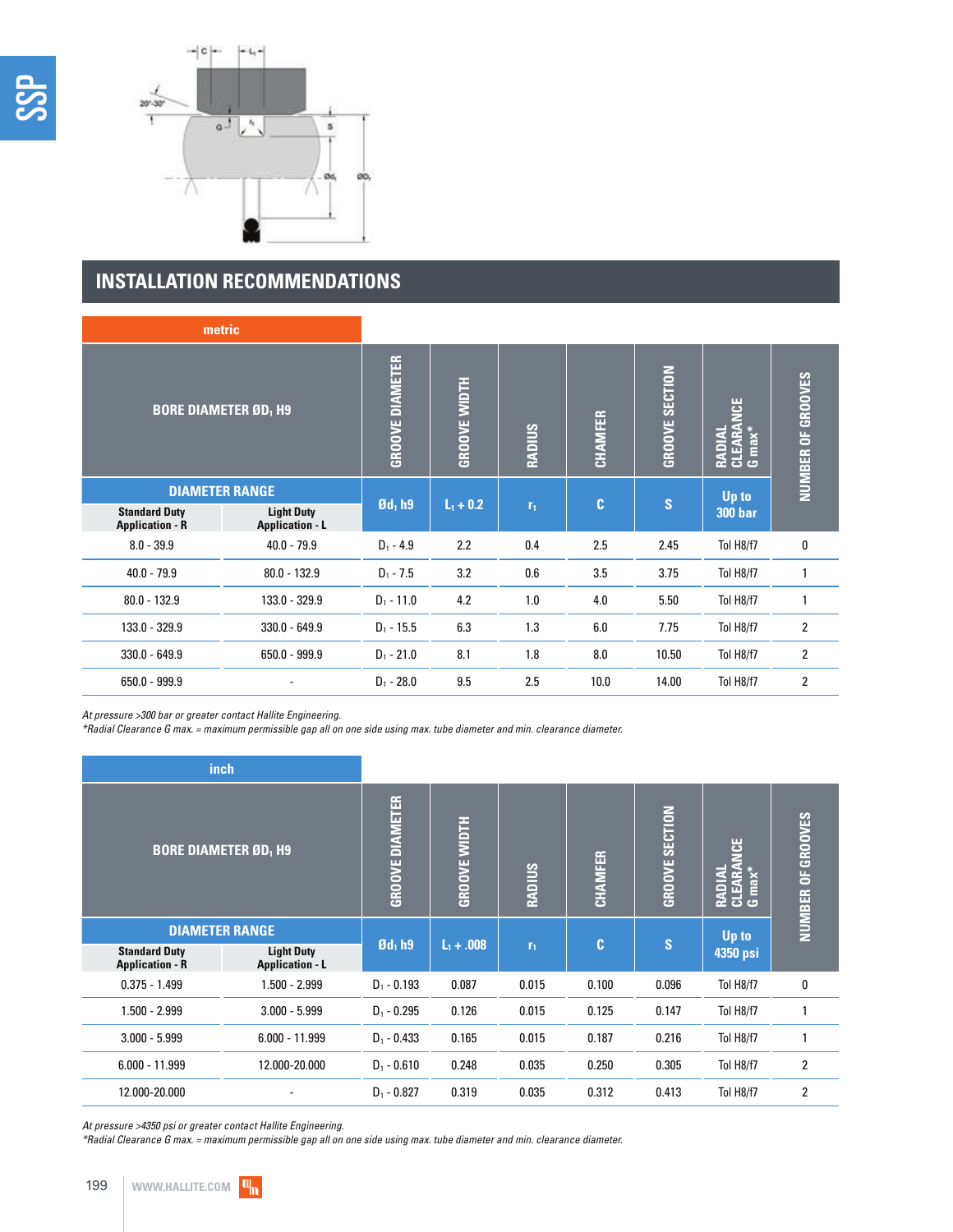



## **PART NUMBER RANGE (METRIC)\***

|                | metric         |             |                    |                | metric         |             |                    |
|----------------|----------------|-------------|--------------------|----------------|----------------|-------------|--------------------|
| ØD,            | Ød,            | z,          | <b>PART NUMBER</b> | $\ddot{a}$     | Ød,            | z,          | <b>PART NUMBER</b> |
| <b>Tol. H9</b> | <b>Tol. H9</b> | Tol. $+0.2$ |                    | <b>Tol. H9</b> | <b>Tol. H9</b> | Tol. $+0.2$ |                    |
| 16.0           | 11.1           | 2.2         | SSPMR00160****     | 115.0          | 104.0          | 4.2         | SSPMR01150****     |
| 18.0           | 13.1           | 2.2         | SSPMR00180****     | 120.0          | 109.0          | 4.2         | SSPMR01200****     |
| 20.0           | 15.1           | 2.2         | SSPMR00200****     | 125.0          | 114.0          | 4.2         | SSPMR01250****     |
| 22.0           | 17.1           | 2.2         | SSPMR00220****     | 130.0          | 119.0          | 4.2         | SSPMR01300****     |
| 25.0           | 20.1           | 2.2         | SSPMR00250****     | 135.0          | 119.5          | 6.3         | SSPMR01350****     |
| 28.0           | 23.1           | 2.2         | SSPMR00280****     | 140.0          | 124.5          | 6.3         | SSPMR01400****     |
| 30.0           | 25.1           | 2.2         | SSPMR00300****     | 150.0          | 134.5          | 6.3         | SSPMR01500****     |
| 32.0           | 27.1           | 2.2         | SSPMR00320****     | 160.0          | 144.5          | 6.3         | SSPMR01600****     |
| 35.0           | 30.1           | 2.2         | SSPMR00350****     | 170.0          | 154.5          | 6.3         | SSPMR01700****     |
| 40.0           | 32.5           | 3.2         | SSPMR00400****     | 180.0          | 164.5          | 6.3         | SSPMR01800****     |
| 42.0           | 34.5           | 3.2         | SSPMR00420****     | 190.0          | 174.5          | 6.3         | SSPMR01900****     |
| 45.0           | 37.5           | 3.2         | SSPMR00450****     | 200.0          | 184.5          | 6.3         | SSPMR02000****     |
| 48.0           | 40.5           | 3.2         | SSPMR00480****     | 210.0          | 194.5          | 6.3         | SSPMR02100****     |
| 50.0           | 42.5           | 3.2         | SSPMR00500****     | 220.0          | 204.5          | 6.3         | SSPMR02200****     |
| 52.0           | 44.5           | 3.2         | SSPMR00520****     | 230.0          | 214.5          | 6.3         | SSPMR02300****     |
| 55.0           | 47.5           | 3.2         | SSPMR00550****     | 240.0          | 224.5          | 6.3         | SSPMR02400****     |
| 60.0           | 52.5           | 3.2         | SSPMR00600****     | 250.0          | 234.5          | 6.3         | SSPMR02500****     |
| 63.0           | 55.5           | 3.2         | SSPMR00630****     | 280.0          | 264.5          | 6.3         | SSPMR02800****     |
| 65.0           | 57.5           | 3.2         | SSPMR00650****     | 300.0          | 284.5          | 6.3         | SSPMR03000****     |
| 70.0           | 62.5           | 3.2         | SSPMR00700****     | 320.0          | 304.5          | 6.3         | SSPMR03200****     |
| 75.0           | 67.5           | 3.2         | SSPMR00750****     | 350.0          | 329.0          | 8.1         | SSPMR03500****     |
| 80.0           | 69.0           | 4.2         | SSPMR00800****     | 360.0          | 339.0          | 8.1         | SSPMR03600****     |
| 85.0           | 74.0           | 4.2         | SSPMR00850****     | 400.0          | 379.0          | 8.1         | SSPMR04000****     |
| 90.0           | 79.0           | 4.2         | SSPMR00900****     | 420.0          | 399.0          | 8.1         | SSPMR04200****     |
| 95.0           | 84.0           | 4.2         | SSPMR00950****     | 450.0          | 429.0          | 8.1         | SSPMR04500****     |
| 100.0          | 89.0           | 4.2         | SSPMR01000****     | 480.0          | 459.0          | 8.1         | SSPMR04800****     |
| 105.0          | 94.0           | 4.2         | SSPMR01050****     | 500.0          | 479.0          | 8.1         | SSPMR05000****     |
| 110.0          | 99.0           | 4.2         | SSPMR01100****     | 600.0          | 579.0          | 8.1         | SSPMR06000****     |

\*Please contact Hallite for custom sizes, material selection, or seal design.

 $\boxed{q_n}$ **WWW.HALLITE.COM** 200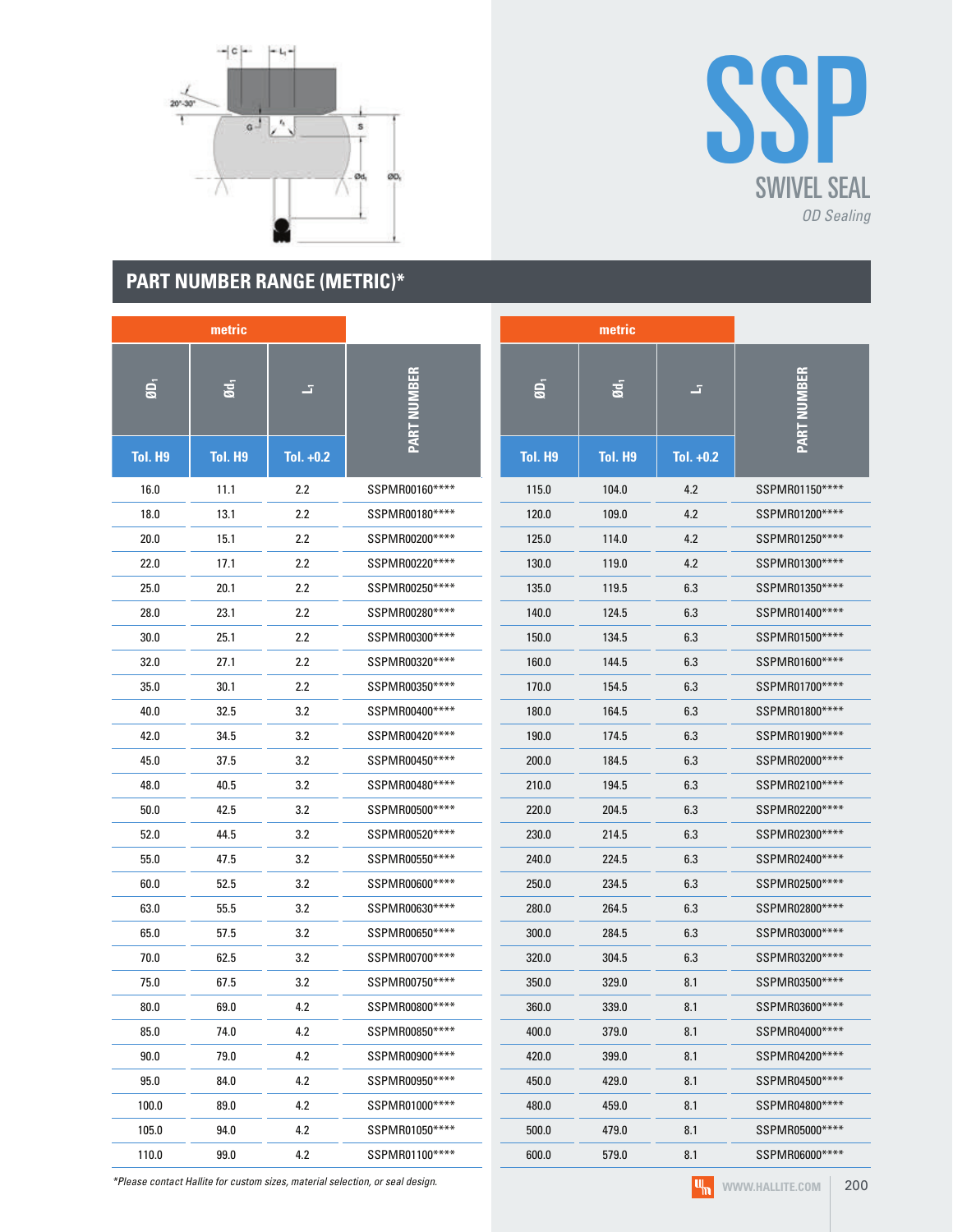

# **PART NUMBER RANGE (INCH)\***

|                | <i>inch</i>     |             |                    |                | inch            |             |                    |
|----------------|-----------------|-------------|--------------------|----------------|-----------------|-------------|--------------------|
| $\overline{a}$ | Ød <sub>1</sub> | z,          | <b>PART NUMBER</b> | $\ddot{a}$     | Ød <sub>1</sub> | J,          | <b>PART NUMBER</b> |
| <b>Tol. H9</b> | <b>Tol. H9</b>  | Tol. +0.008 |                    | <b>Tol. H9</b> | Tol. H9         | Tol. +0.008 |                    |
| 0.375          | 0.182           | 0.087       | SSPER00375****     | 3.250          | 2.817           | 0.165       | SSPER03250****     |
| 0.437          | 0.244           | 0.087       | SSPER00437****     | 3.375          | 2.942           | 0.165       | SSPER03375****     |
| 0.500          | 0.307           | 0.087       | SSPER00500****     | 3.500          | 3.067           | 0.165       | SSPER03500****     |
| 0.562          | 0.369           | 0.087       | SSPER00562****     | 3.625          | 3.192           | 0.165       | SSPER03625****     |
| 0.625          | 0.432           | 0.087       | SSPER00625****     | 3.750          | 3.317           | 0.165       | SSPER03750****     |
| 0.687          | 0.494           | 0.087       | SSPER00687****     | 3.875          | 3.442           | 0.165       | SSPER03875****     |
| 0.750          | 0.557           | 0.087       | SSPER00750****     | 4.000          | 3.567           | 0.165       | SSPER04000****     |
| 0.812          | 0.619           | 0.087       | SSPER00812****     | 4.125          | 3.692           | 0.165       | SSPER04125****     |
| 0.875          | 0.682           | 0.087       | SSPER00875****     | 4.250          | 3.817           | 0.165       | SSPER04250****     |
| 0.937          | 0.744           | 0.087       | SSPER00937****     | 4.375          | 3.942           | 0.165       | SSPER04375****     |
| 1.000          | 0.807           | 0.087       | SSPER01000****     | 4.500          | 4.067           | 0.165       | SSPER04500****     |
| 1.125          | 0.932           | 0.087       | SSPER01125****     | 4.625          | 4.192           | 0.165       | SSPER04625****     |
| 1.250          | 1.057           | 0.087       | SSPER01250****     | 4.750          | 4.317           | 0.165       | SSPER04750****     |
| 1.375          | 1.182           | 0.087       | SSPER01375****     | 4.875          | 4.442           | 0.165       | SSPER04875****     |
| 1.500          | 1.205           | 0.126       | SSPER01500****     | 5.000          | 4.567           | 0.165       | SSPER05000****     |
| 1.625          | 1.330           | 0.126       | SSPER01625****     | 5.125          | 4.692           | 0.165       | SSPER05125****     |
| 1.750          | 1.455           | 0.126       | SSPER01750****     | 5.250          | 4.817           | 0.165       | SSPER05250****     |
| 1.875          | 1.580           | 0.126       | SSPER01875****     | 5.375          | 4.942           | 0.165       | SSPER05375****     |
| 2.000          | 1.705           | 0.126       | SSPER02000*****    | 5.500          | 5.067           | 0.165       | SSPER05500****     |
| 2.125          | 1.830           | 0.126       | SSPER02125****     | 5.625          | 5.192           | 0.165       | SSPER05625****     |
| 2.250          | 1.955           | 0.126       | SSPER02250****     | 5.750          | 5.317           | 0.165       | SSPER05750****     |
| 2.375          | 2.080           | 0.126       | SSPER02375****     | 5.875          | 5.442           | 0.165       | SSPER05875****     |
| 2.500          | 2.205           | 0.126       | SSPER02500****     | 6.000          | 5.390           | 0.248       | SSPER06000****     |
| 2.625          | 2.330           | 0.126       | SSPER02625****     | 6.250          | 5.640           | 0.248       | SSPER06250****     |
| 2.750          | 2.455           | 0.126       | SSPER02750****     | 6.500          | 5.890           | 0.248       | SSPER06500****     |
| 2.875          | 2.580           | 0.126       | SSPER02875****     | 6.750          | 6.140           | 0.248       | SSPER06750****     |
| 3.000          | 2.567           | 0.165       | SSPER03000****     | 7.000          | 6.390           | 0.248       | SSPER07000****     |
| 3.125          | 2.692           | 0.165       | SSPER03125****     | 7.250          | 6.640           | 0.248       | SSPER07250****     |

 $\mathbf{u}_n$